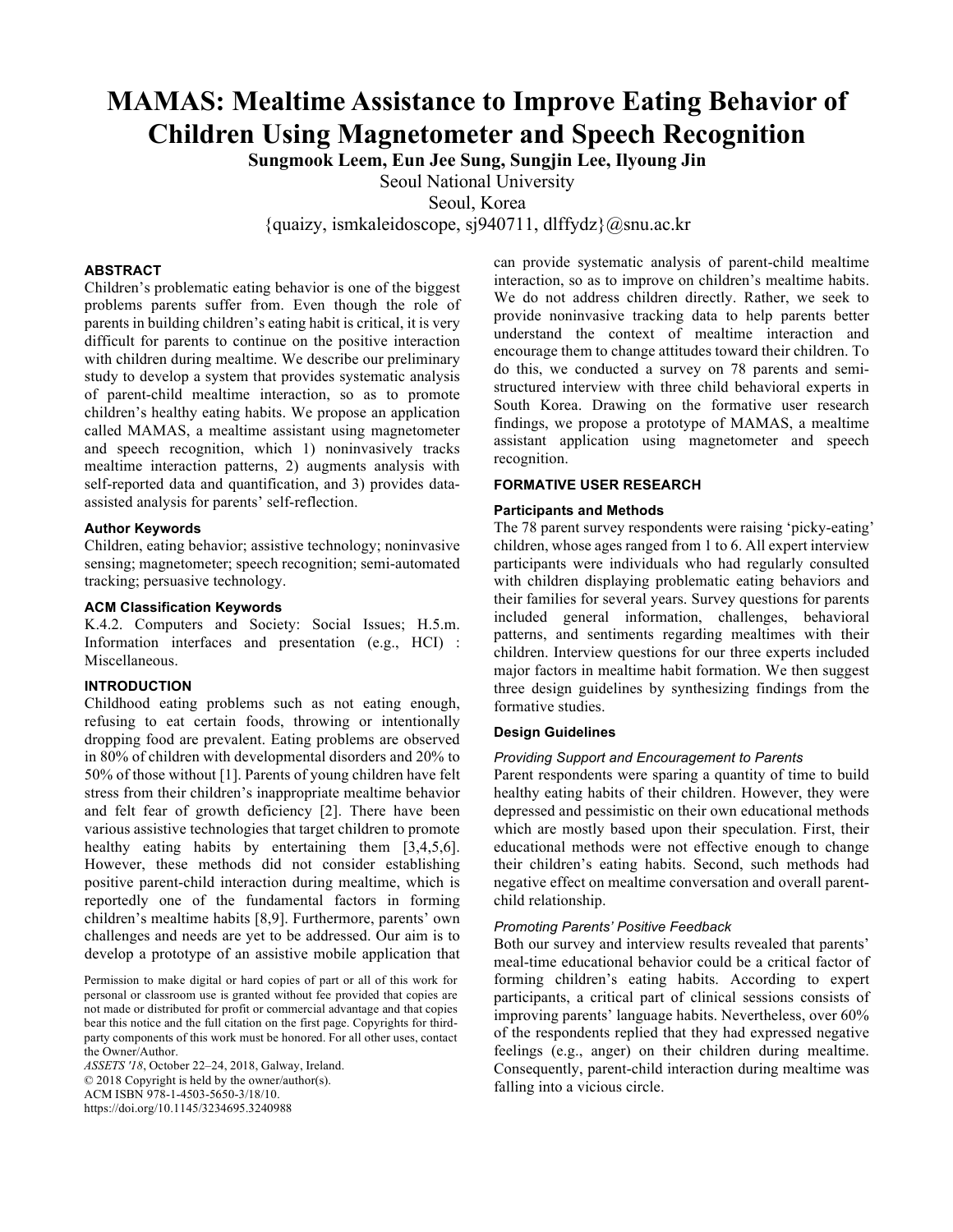

**Figure 1. Four stages of MAMAS : (a) Today's Tips, (b) New Mealtime, (c) Self-reporting questionnaire, (d) Improvement Report**

#### *Restricting Sensory Stimuli during Mealtime*

Preexisting systems trying to solve children's unbalanced eating habits concentrate on delivering playful mealtime experience using various media such as interactive feedback [3,4,5]. However, all expert claimed that children should not be exposed to external media such as handheld screen, so as to avoid distraction [7].

## **THE DESIGN OF MAMAS**

To promote children's healthy eating behavior and positive interaction during the mealtime, we developed a smartphonebased mealtime tracking system, called MAMAS. MAMAS automatically tracks intake behavior and verbal interactions during mealtime, then collects self-reported data after the meal. It also provides systematic analysis to help parents reflect on how a meal unfolded. We chose a mobile platform because of its high accessibility, instant data logging functionality, and wide variety of sensors embedded.

#### **MAMAS Feature Description**

In general, MAMAS functions under three steps: (1) noninvasive tracking of mealtime behaviors; (2) supplementary data collection by self-reporting; (3) dataassisted self-reflection on mealtime interaction.



**Figure 2. System Block Diagram of MAMAS**

#### *Noninvasive Tracking of Mealtime Behaviors*

This stage tracks two main behavioral patterns using two noninvasive tracking methods (Figure 1.(b)). First, using smartphone magnetometer, MAMAS tracks a child's intake pattern on the 'challenge menu.' 'Challenge menu' indicates a healthy menu that a child may resist. Parent attaches a little magnet on the grip part of the child's cutlery and places a smartphone around the top of the child's dish. Second, MAMAS records parents' language habit during mealtime. When a parent speaks, his/her utterance is converted into texts using speech-to-text API. MAMAS maintains a corpus of desirable and undesirable keywords that may appear in one's mealtime speech. Two indices are collected noninvasively so as not to distract children from the foods (Figure 1).

#### *Data augmentation with Self-reporting and Quantification*

By asking short follow-up questionnaire to parents, MAMAS backs up the credibility of tracked data. It also investigates the parent's satisfaction level which cannot be tracked by sensors. In the end, the parent gets quantified measurement of each mealtime data analyzed by our algorithm. Using this algorithm, MAMAS quantifies mealtime duration, speech data, and the number and interval of each menu's consumption (Figure 1.(c), Figure 2).

# *Data-assisted Self-reflection on Mealtime Interaction*

This stage intends to provide opportunity for self-reflection, with practical guidance on how to improve problematic mealtime interaction patterns. The reports come in two types: one offering review of every meal and the other showing long-term changes. A report first offers brief sentence-form summarization of key points. Sentences are formed intentionally with sympathetic and encouraging tone. Detailed visualization of quantified mealtime behaviors follows. For long-term reports, parents can review improvements on language habits and consumption of each 'challenge menu,' visualized by line charts (Figure 1.(d)).

## **CONCLUSION AND FUTURE WORK**

Based on formative findings, we suggest MAMAS, which is a noninvasive mobile-based application for assisting parentchild interaction during mealtime. We have implemented an early working prototype with partial functionality, and aim to present an integrated working system at the demo. In the near future, we will evaluate the fully working prototype with parents with picky-eating children, deploying the system for long-term in-situ evaluation.